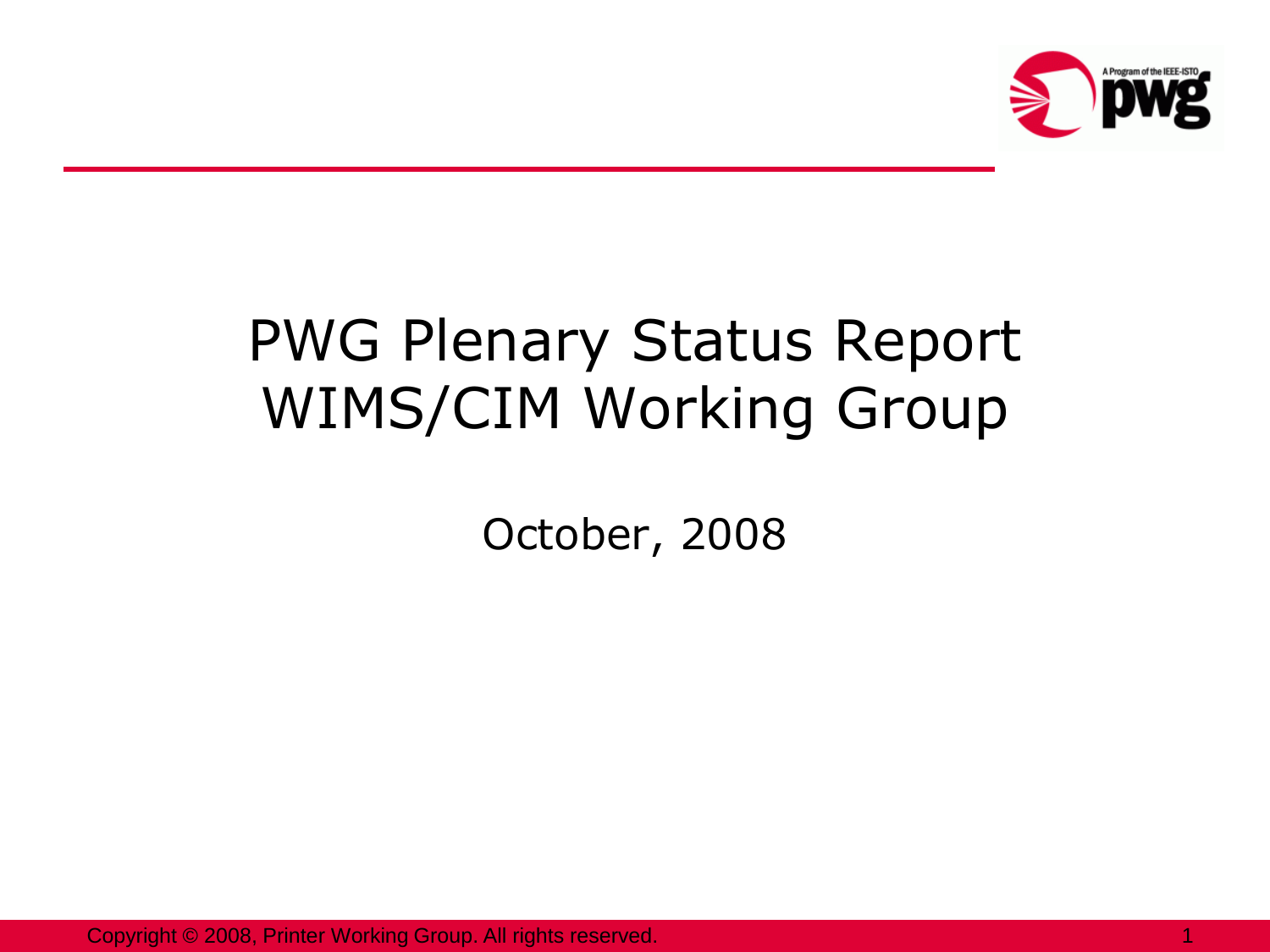

**The WIMS working group is concerned with the management of imaging services and devices via the Web. The Objectives are:** 

- Continuing support and update of the protocols and specifications produced by the working group.
- Prototyping updated and upgraded DMTF/CIM printing classes in anticipation of this forming the basis for imaging service and device management over the Web.
- Eventual update of existing and generation of new DMTF/CIM classes for Print Services and eventually Multifunction Devices and Services.
- Monitoring other standards activities relating to Web-base management of Imaging Systems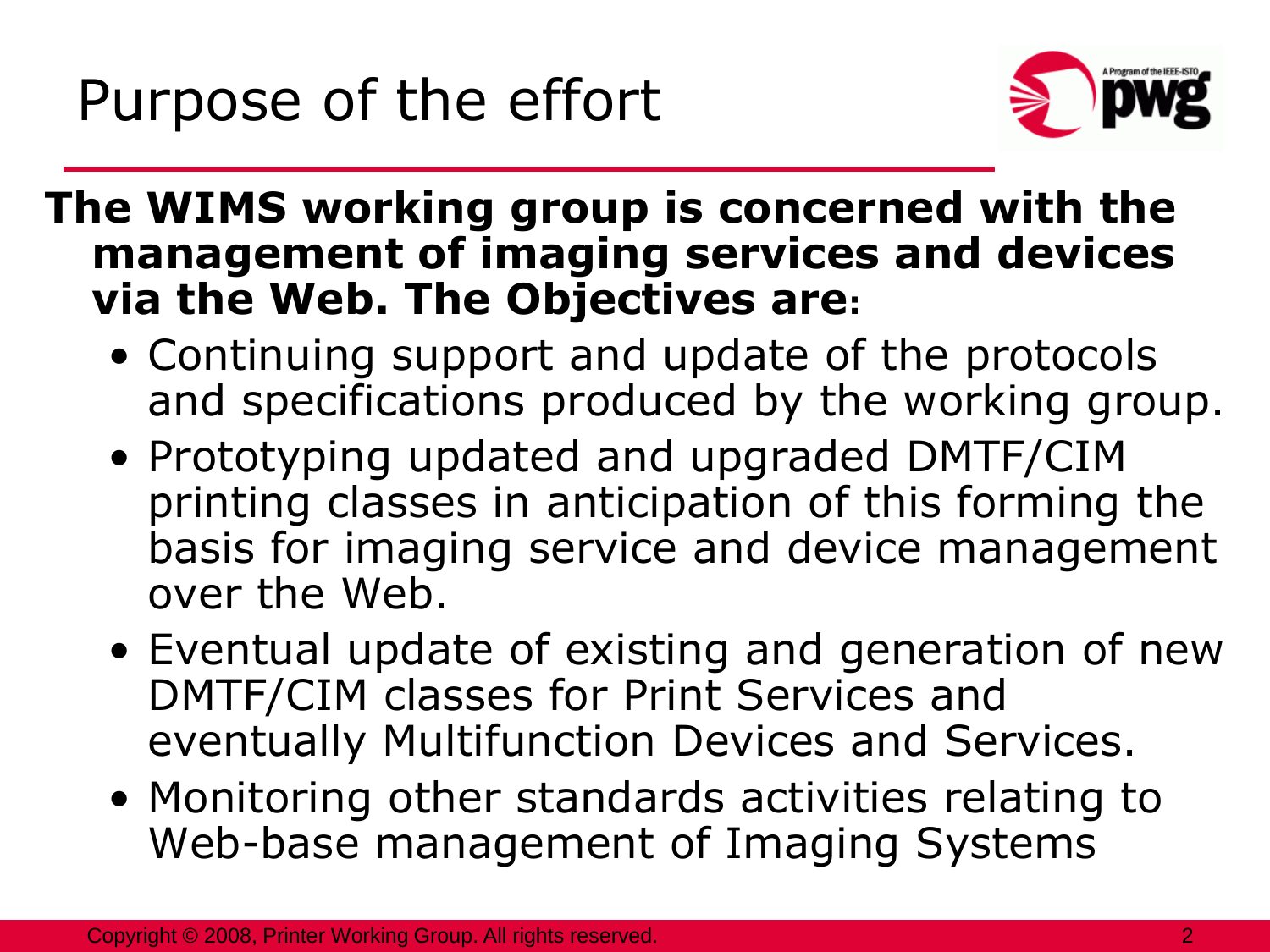Work Items for the WG



#### • **What We're Doing**

- Providing an Imaging Service/Device basis for management by Web Services, operating through the DMTF CIM mechanism.
- Update, Create and Prototype DMTF/CIM Printing MOFs, generated as part of the work register agreement between the PWG and the DMTF and with the objective of ensuring printing management via a Web Services approach using CIM

### • **What We're NOT Doing**

- We are no longer defining a Imaging management service or protocol.
- We are not involved in the extension or updating of Imaging Management protocols or protocols used for management, such as the Printer MIB over SNMP or the management aspects of IPP.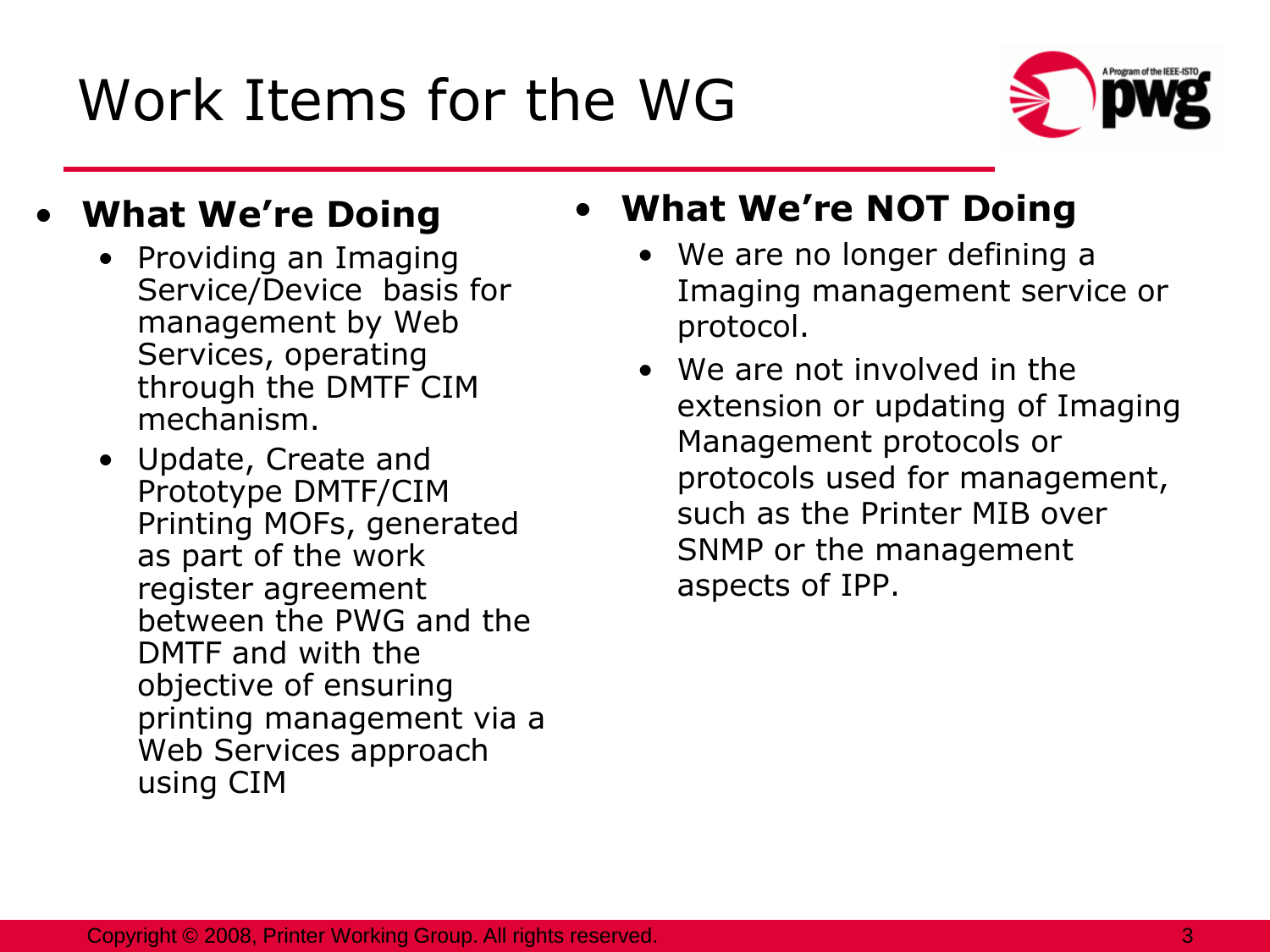

- The CIM Printer model and Imaging Counter model are both complete. All CRs have been approved for inclusion in CIM Schema v2.20**.**
- Ira has started work on the update of Print Service Schema, based on IPP semantics and following the considerations of the IPPV2 WG
- Rick is continuing with the Proxy CIM Provider prototype implementation. Ira has supplied enum mapping information and several others have provided MIB walks from various printers for debugging and exercising the prototype.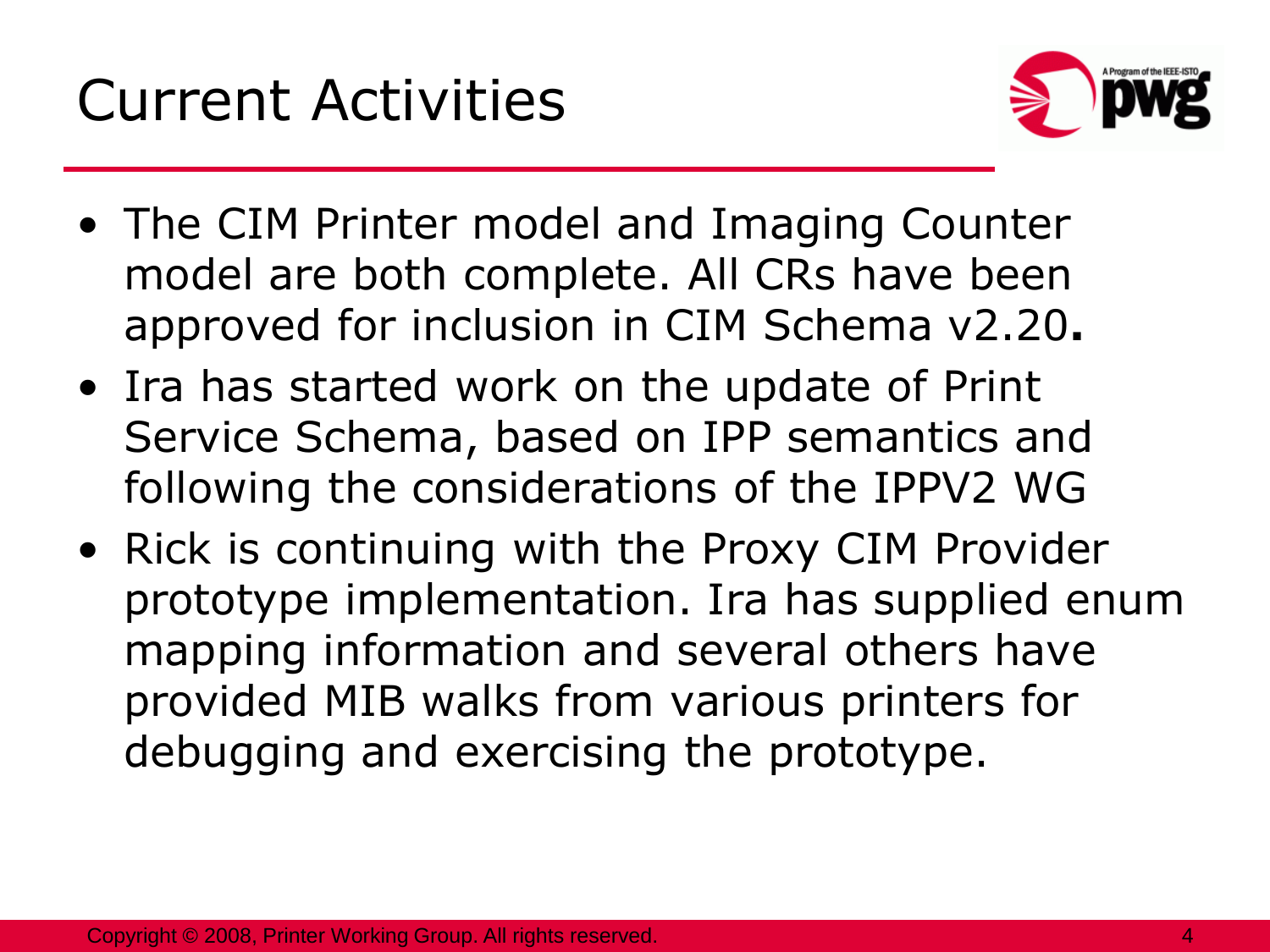Print Services CIM Schema



- Existing CIM structure includes several classes beyond Printer. One of these is Print Service.
- Current Print Service is minimal and does not follow the PWG Semantic Model (which is largely evolved from IPP)
- Original Printer CIM Schema included elements that more properly belong under Print Service. However update of Printer could not eliminate them until they were relocated in Print Service.
- $\triangleright$  Ira is aligning Printer Service elements with "mandatory" elements selected for IPP 2.0 by IPP2.0 WG (plus Media Names)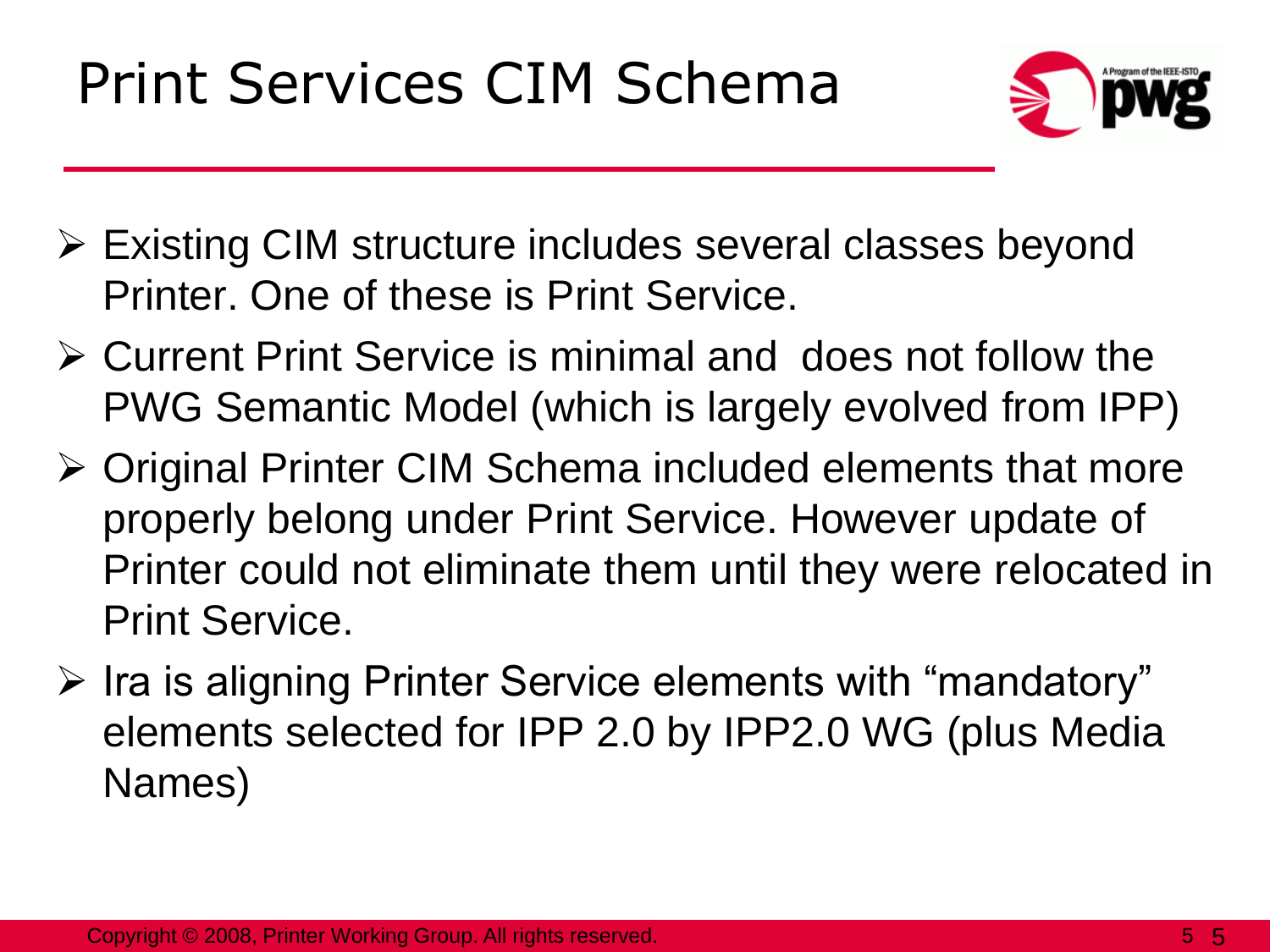Dell CIM Provider Prototype Status



- **Classes:** The core provider can now Get and Enumerate instances of Printer, PrintInterlock, PrintInputTray, PrintOutputTray, PrintAlertRecord, PrintChannel, PrintInterpreter, PrintMediaPath, PrintMarker. Association classes next.
- **Properties:** Almost all the properties are filled in for Interlock and InputTray. Only the easy algorithmic properties are done for other classes, such as direct mappings, constants, nulls, Basis properties, AvailabilityStatus, CriticalStatus, NoncriticalStatus, InstanceID, Name, Description, Caption.
- **Operations:** It can now Get any instance by key, and can Enumerate all instances of any substantive class.

#### **Limitations**

- One printer at a time
- Currently operates from MIB dump files rather than talking SNMP to real printers.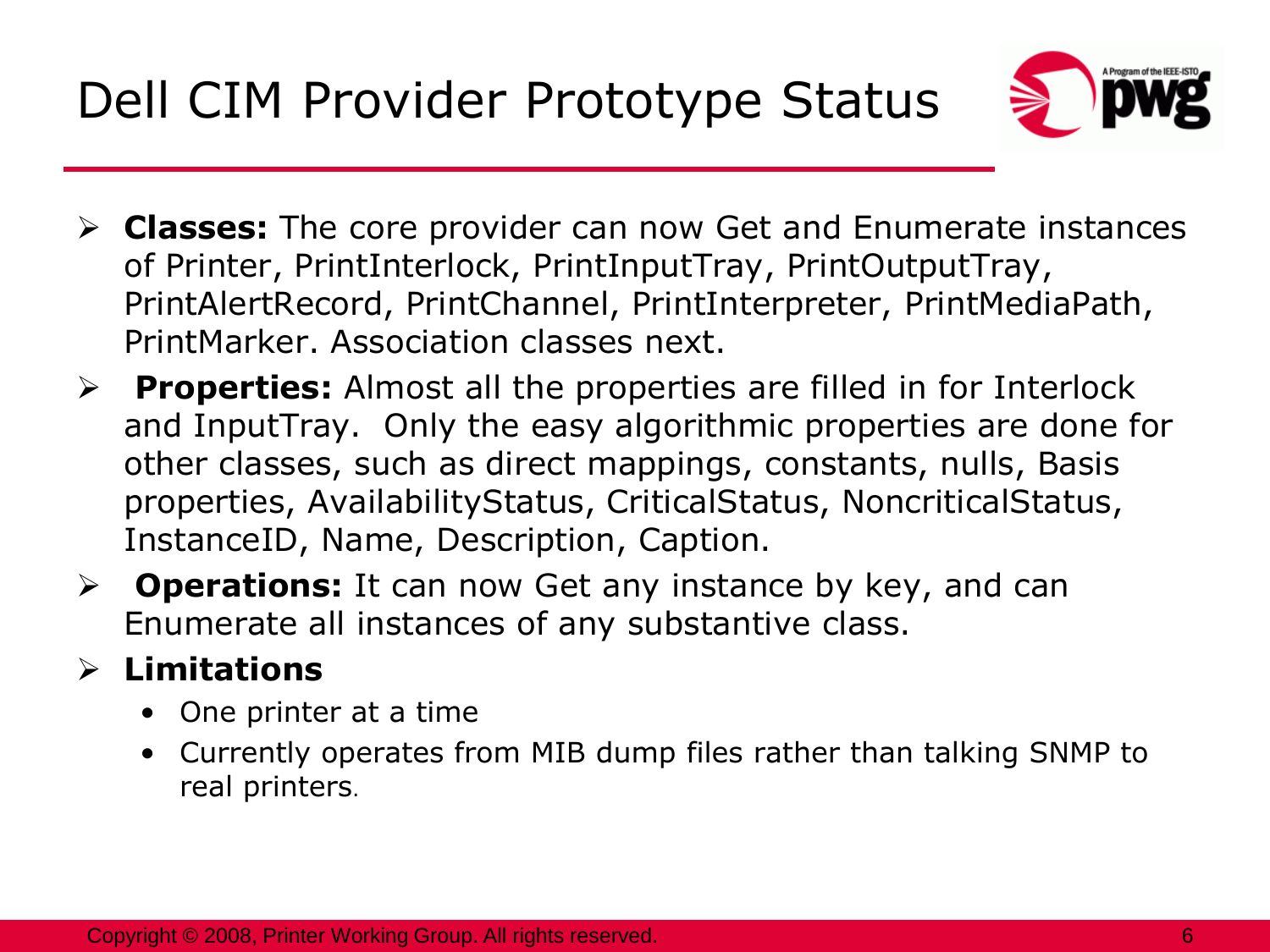

- In reviewing the MIB Walks, some observations were made that affect the CIM provider implementation and probably affect other management applications.
	- Non-support of the extended input group (and to a lesser extent, the extended output group)
	- Enclosing string values in single or double quotation marks.
	- Few devices support the optional groups in Printer MIB.
	- It was also noted that some printers don't implement some basic SNMP variables such as sysName.
- Although some of these practices are not in violation of RFC3805, they do interfere with the usability of management applications. It was suggested that a Printing MIBs FAQ might be a good way to publicize these and other MIB pitfalls.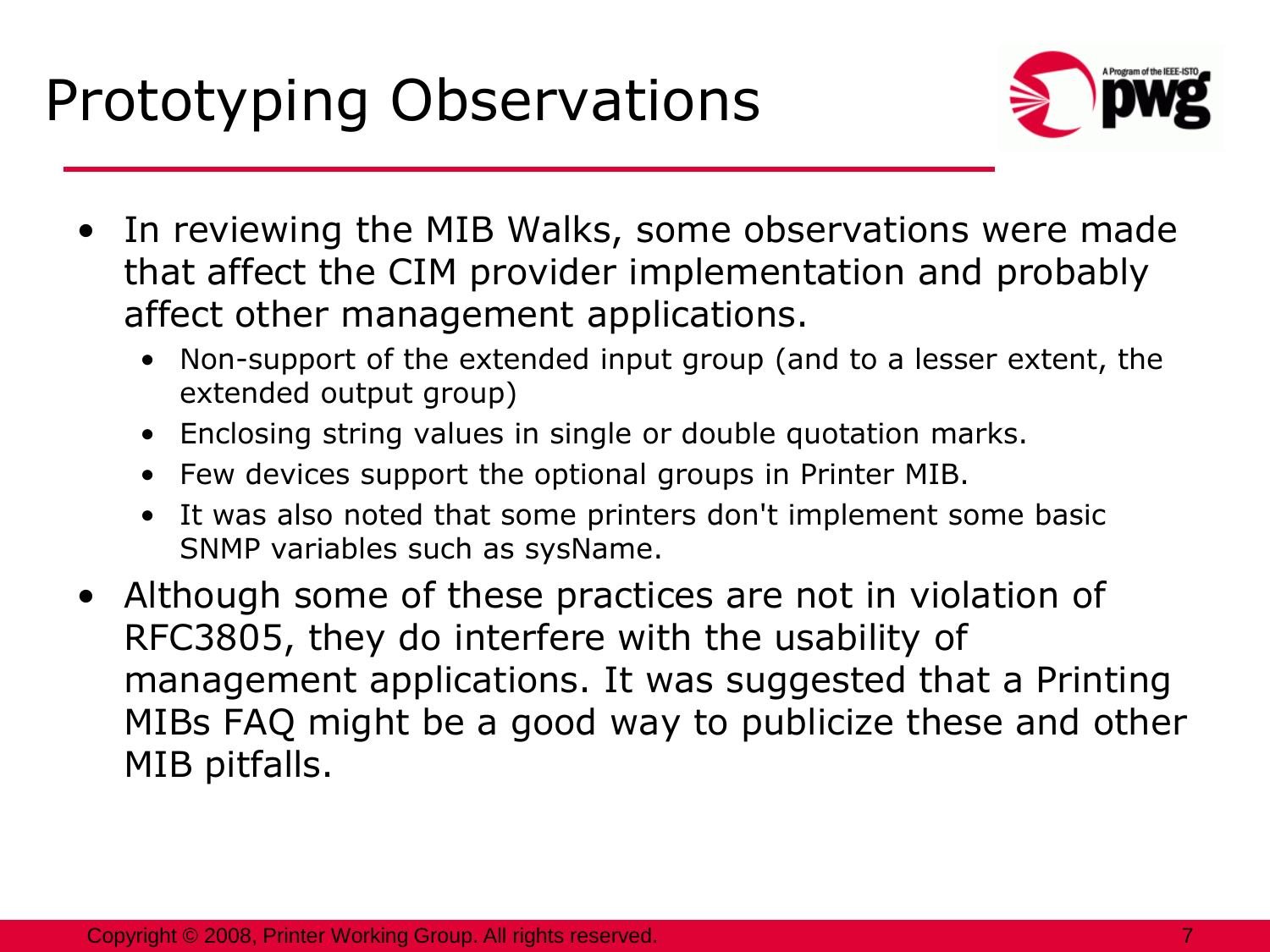Evolve into "Imaging Equipment and Services Management" WG?



- **Assuming responsibilities of PWG MIB WG?**
	- The PWG MIB WG has a continuing maintenance function for support of existing MIBs, and the PWG should ensure that this is covered.
	- Despite our interest in Web Services, SNMP will be the predominant imaging equipment management mechanism for the foreseeable future.
	- WIMS-CIM is concerned with Management, as distinguished from protocols or semantics for utilization of functions (e.g., job delivery).
	- $\triangleright$  We have done MIBs as an extension of the management element definitions for Web Services.

#### • **Begin effort on standard MFD Devices MIBs?**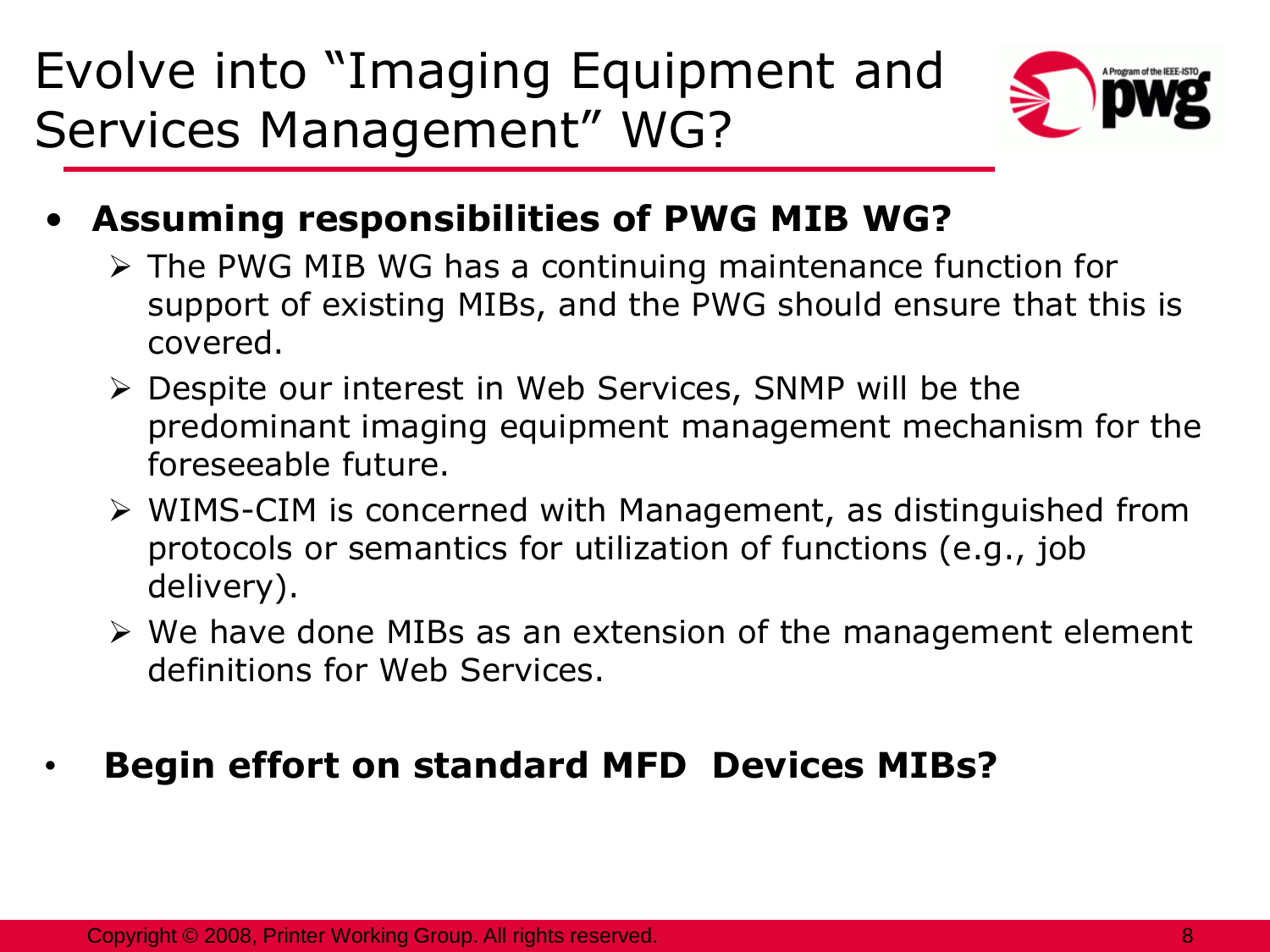



- Prototyping of the SNMP to CIM Provider continues.
- Proceed with the CIM effort to Print Service.
- Results of discussion at the WIMS WG F2F